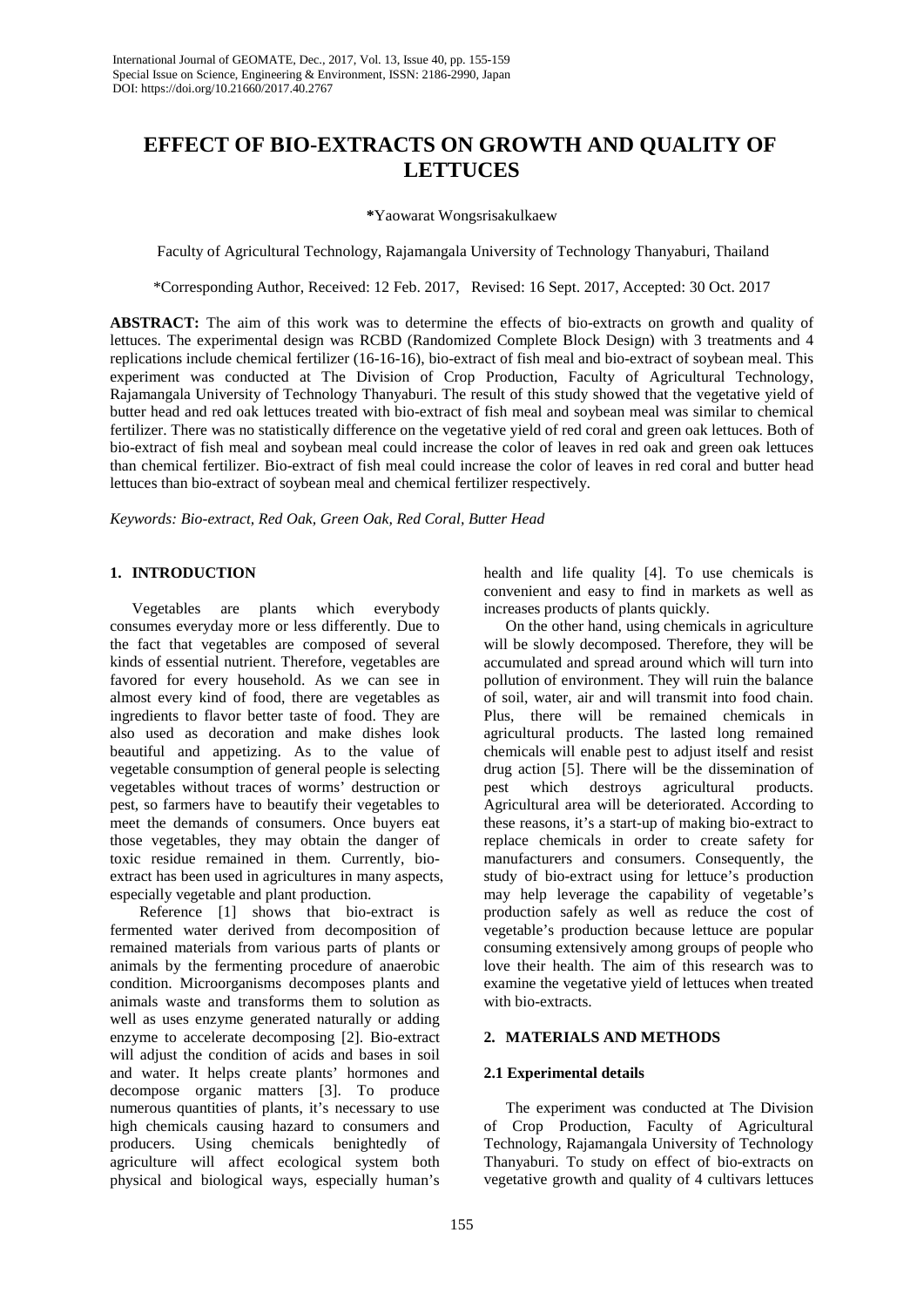(red oak, green oak, red coral and butter head). The experimental design was RCB with 4 replications and 3 treatments include chemical fertilizer (16-16- 16), bio-extract of fish meal and bio-extract of soybean meal which were applied at 3 weeks after planting. Chemical fertilizer was applied 2 g./pot and both of bio-extracts which were applied 200 ml./plant/week. Sample plants were observed for vegetative growth, plant height, shrub width, number of leaves, fresh weight and color of leaves.

#### **3. RESULTS**

#### **3.1 Red oak lettuce**

Red oak lettuce grown in media with chemical fertilizer had the widest average of shrub width (26.03 cm.) while the treatments with bio-extract of soybean meal and bio-extract of fish meal showed 25.1 and 24.63 cm. respectively. The maximum number of leaves (14.92) was from treatment with chemical fertilizer, whereas bio-extract of soybean meal and bio-extract of fish meal presented 13.93 and 13.87, respectively. There is no significant difference between three treatments (Table 1). However, comparison of height among three treatments found that the maximum average of height red oak is growing with bio-extract of soybean meal (15.92 cm), bio-extract of fish meal (14.58) and chemical fertilizer (13.50), respectively.

Table 1 The vegetative yield of red oak lettuce treated with chemical fertilizer, bio-extract of fish meal and soybean meal.

|                               | Vegetative vield   |              |                     |                     |  |
|-------------------------------|--------------------|--------------|---------------------|---------------------|--|
| Treatment                     | Height<br>(cm)     | No.of leaves | Shrub width<br>(cm) | Fresh weight<br>(g) |  |
| Chemical fertilizer(16-16-16) | 13.50 <sub>b</sub> | 14.92        | 26.03               | 122.20a             |  |
| Bio-extract of fish meal      | 15.92 a            | 13.87        | 25.21               | 118.37 b            |  |
| Bio-extract of soybean meal   | 14.58 ab           | 13.93        | 24.63               | 117.42 ab           |  |
| F test                        | $\ast$             | ns           | ns                  | $\ast$              |  |
| $CV(\%)$                      | 5.40               | 16.73        | 4.67                | 21.32               |  |

Means followed by the same letter at the same column were not significantly different by LSD \* significant at P<0.05 and ns not significant

Treatments with chemical fertilizer and bioextract did not show color differences of lettuce leaves using necked eyes. However, lettuce leaves had color differences using color chart (RHS) by leaves of red oak with chemical fertilizer showed greyed-orange (166A) and with bio-extracts are greyed-purple(187A) (Fig. 1, Table 2).

| Table 2 The color of leaves in red oak lettuce |                    |  |  |  |  |
|------------------------------------------------|--------------------|--|--|--|--|
|                                                | (Greyed-Red Group) |  |  |  |  |

| Treatment                      | Color of leaves           |
|--------------------------------|---------------------------|
| Chemical fertilizer (16-16-16) | Red(Greyed-Orange 166A)   |
| Bio-extract of fish meal       | Red (Greyed -purple 187A) |
| Bio-extract of soybean meal    | Red (Greyed -purple 187A) |



Fig. 1 The color of leaves in red oak lettuce treated with chemical fertilizer, bio-extract of fish meal and soybean meal.

#### **3.2 Green oak lettuce**

Green oak lettuce grown in media with chemical fertilizer had the maximum number of leaves (15.00), whereas bio-extract of soybean meal and bio-extract of fish meal presented 12.58 and 10.58, respectively. The widest average of shrub width (22.50 cm) was from treatment with chemical fertilizer while the treatments with bio-extract of soybean meal and bioextract of fish meal showed 20.46 and 19.79 cm respectively. There is no significant difference between three treatments (Table 3). However, comparison of fresh weight among three treatments found that the maximum average of fresh weight is growing with chemical fertilizer (55.90 g.), bioextract of soybean meal (35.96 g.) and bio-extract of fish meal (25.86 g.), respectively.

Table 3 The vegetative yield of green oak lettuce treated with chemical fertilizer, bio-extract of fish meal and soybean meal.

|                               |                | Vegetative yield   |                     |                     |  |  |
|-------------------------------|----------------|--------------------|---------------------|---------------------|--|--|
| Treatment                     | Height<br>(cm) | No. of leaves      | Shrub width<br>(cm) | Fresh weight<br>(g) |  |  |
| Chemical fertilizer(16-16-16) | 16.42          | 15.00 a            | 22.50               | 55.90 a             |  |  |
| Bio-extract of fish meal      | 15.33          | 10.58 <sub>b</sub> | 19.79               | 25.86 <sub>b</sub>  |  |  |
| Bio-extract of soybean meal   | 16.92          | 12.58 ab           | 20.46               | 35.96 ab            |  |  |
| F <sub>test</sub>             | ns             | $\ast$             | ns                  | *                   |  |  |
| $CV(\%)$                      | 12.30          | 16.73              | 10.03               | 36.31               |  |  |

Means followed by the same letter at the same column were not significantly different by LSD \* significant at P<0.05 and ns not significant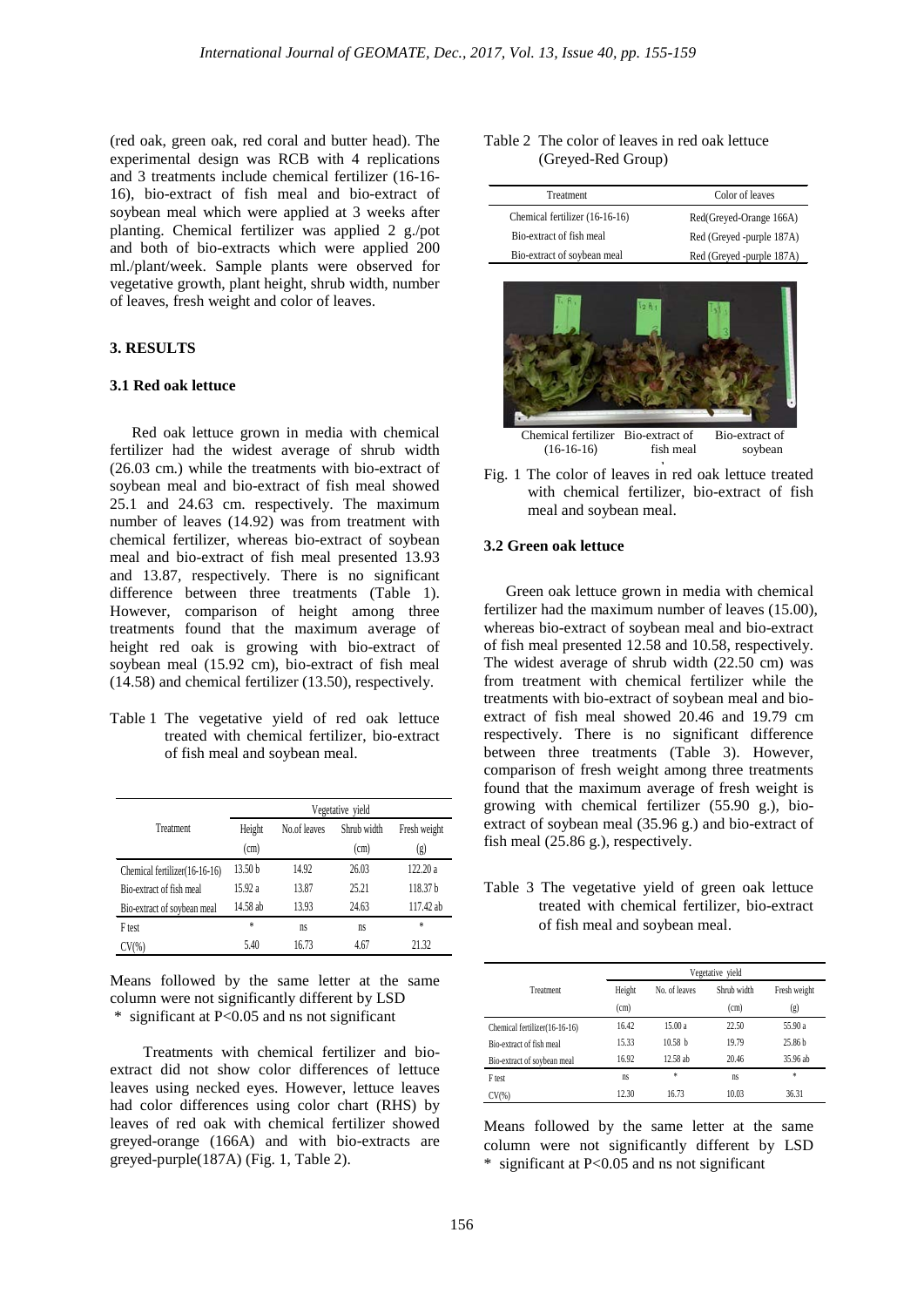Treatments with chemical fertilizer and bioextract did not show color differences of lettuce leaves using necked eyes. However, lettuce leaves had color differences using color chart (RHS) by leaves of green oak with chemical fertilizer showed Yellow-Green group (144 B) and with bio-extracts are Yellow-Green group (145 A) (Table 4, Fig. 2).

#### Table 4 The color of leaves in green oak lettuce (Green Group)

| Treatment                     | Color of leaves                  |
|-------------------------------|----------------------------------|
| Chemical fertilizer(16-16-16) | Green (Yellow-Green group 144 B) |
| Bio-extract of fish meal      | Green (Yellow-Green group 145 A) |
| Bio-extract of soybean meal   | Green (Yellow-Green group 145 A) |



| Chemical fertilizer Bio-extract of |           | Bio-extract of |
|------------------------------------|-----------|----------------|
| $(16-16-16)$                       | fish meal | soybean        |
|                                    | meal      |                |

Fig. 2 The color of leaves in green oak lettuce treated with chemical fertilizer, bio-extract of fish meal and soybean meal.

#### **3.3 Red coral lettuce**

Red coral lettuce treated with bio-extract of soybean meal had the widest average of shrub width (27.35 cm.) while the treatments with chemical fertilizer and bio-extract of fish meal showed 21.16 and 20.33 cm. respectively. The maximum number of leaves (10.41) was from treatment with bioextract of soybean meal, whereas chemical fertilizer and bio-extract of fish meal presented 10.16 and 9.57, respectively. There is no significant difference between three treatments (Table 5). However, comparison of height among three treatments found that the maximum average of height red coral is growing with bio-extract of soybean meal (13.66 cm.), bio-extract of fish meal (12.41) and chemical fertilizer (11.91), respectively. There is no significant difference between three treatments.

However, comparison of fresh weight among three treatments found that the maximum average of fresh weight is growing with bio-extract of soybean meal (16.93 g.), chemical fertilizer (15.39 g.) and bioextract of fish meal (12.01 g.), respectively.

|  | Table 5 The vegetative yield of red coral lettuce |  |  |  |
|--|---------------------------------------------------|--|--|--|
|  | treated with chemical fertilizer, bio-extract     |  |  |  |
|  | of fish meal and soybean meal.                    |  |  |  |

|                               | Vegetative yield |               |             |                           |  |  |
|-------------------------------|------------------|---------------|-------------|---------------------------|--|--|
| Treatment                     | Height           | No. of leaves | Shrub width | Fresh weight              |  |  |
|                               | (cm)             |               | (cm)        | $\left( \text{g} \right)$ |  |  |
| Chemical fertilizer(16-16-16) | 11.91a           | 10.16         | 21.16       | 15.39                     |  |  |
| Bio-extract of fish meal      | 12.41a           | 9.57          | 20.33       | 12.01                     |  |  |
| Bio-extract of soybean meal   | 13.66a           | 10.41         | 27.35       | 16.93                     |  |  |
| F test                        | ns               | ns            | ns          | ns                        |  |  |
| CV (%)                        | 10.59            | 17.99         | 18.88       | 22.94                     |  |  |

Means followed by the same letter at the same column were not significantly different by LSD ns= not significant

However, lettuce leaves had color differences using color chart (RHS) by leaves of red coral with chemical fertilizer showed greyed-red (178A) and with bio-extracts are greyed-red (181B and182A) (Table 6, Fig.3).

## Table 6 The color of leaves in red coral lettuce (Greyed-Red Group)

| Treatment                      | Color of leaves        |
|--------------------------------|------------------------|
| Chemical fertilizer (16-16-16) | Red(Greyed-Red 178A)   |
| Bio-extract of fish meal       | Red (Greyed -Red 182A) |
| Bio-extract of soybean meal    | Red (Greyed -Red 181B) |



Fig. 3 The color of leaves in red coral lettuce treated with chemical fertilizer, bio-extract of fish meal and soybean meal.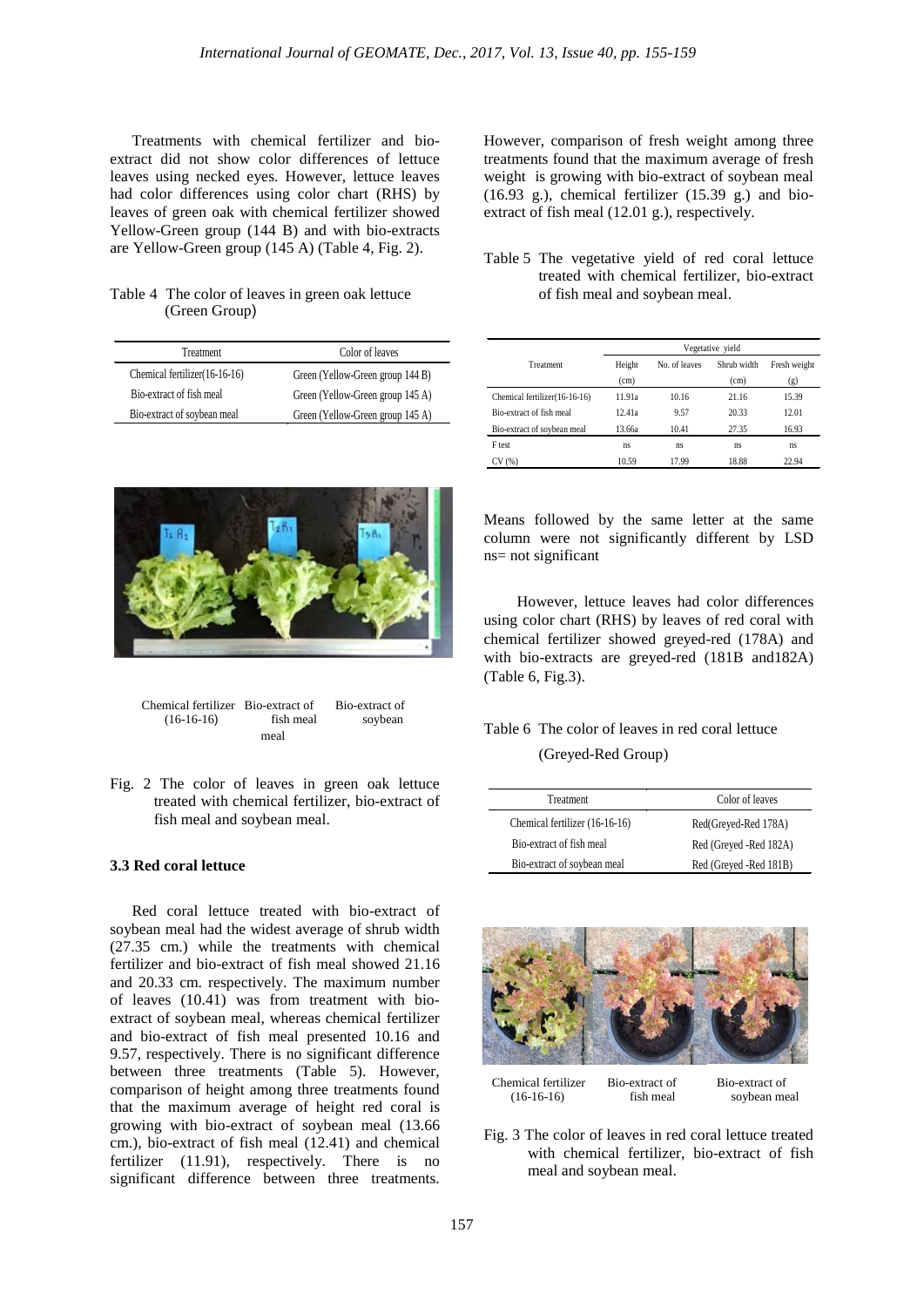#### **3.4 Butter head lettuce**

Butter head lettuce grown in media with bioextract of soybean meal had the widest average of shrub width (27.03 cm) while the treatments with chemical fertilizer and bio-extract of fish meal showed 21.11 and 20.33 cm respectively. The maximum number of leaves (19.66) was from treatment with chemical fertilizer, whereas bioextract of fish meal and bio-extract of soybean meal presented 15.58 and 15.08, respectively. There is no significant difference between three treatments (Table 7). However, comparison of height among three treatments found that the maximum average of height butter head is growing with bio-extract of soybean meal (22.12 cm), chemical fertilizer (21.80 cm) and bio-extract of fish meal (18.99 cm), respectively. There was a significant difference between three treatments. However, comparison of fresh weight among three treatments found that the maximum average of fresh weight is growing with bio-extract of fish meal (53.49 g.), bio-extract of soybean meal (50.27 g.) and chemical fertilizer (47.60 g.), respectively. There is no significant difference between three treatments.

Table 7 The vegetative yield of butter head lettuce treated with chemical fertilizer, bio-extract of fish meal and soybean meal.

|                               | Vegetative yield |               |             |              |  |
|-------------------------------|------------------|---------------|-------------|--------------|--|
| Treatment                     | Height           | No. of leaves | Shrub width | Fresh weight |  |
|                               | (cm)             |               | (cm)        | (g)          |  |
| Chemical fertilizer(16-16-16) | 21.80a           | 19.66         | 21.16       | 47.60        |  |
| Bio-extract of fish meal      | 18.99b           | 15.58         | 20.33       | 53.49        |  |
| Bio-extract of soybean meal   | 22.12a           | 15.08         | 27.03       | 50.27        |  |
| F test                        | 宋                | ns            | ns          | ns.          |  |
| CV (%)                        | 5.41             | 14.14         | 6.10        | 12.40        |  |

Means followed by the same letter at the same column were not significantly different by LSD \* significant at P<0.05 and ns not significant

Treatments with chemical fertilizer and bioextract did not show color differences of lettuce leaves using necked eyes. However, lettuce leaves had color differences using color chart (RHS) by leaves of butter head with chemical fertilizer showed Green group (141 B) and with bio-extracts were Green group (138 A) (Table 8, Fig. 4).

Table 8 The color of leaves in butter head lettuce (Green Group)

| <b>Treatment</b>              | Color of leaves           |
|-------------------------------|---------------------------|
| Chemical fertilizer(16-16-16) | Green (Green group 141 B) |
| Bio-extract of fish meal      | Green (Green group 138 A) |
| Bio-extract of soybean meal   | Green (Green group 138 A) |





Fig. 4 The color of leaves in butter head lettuce treated with chemical fertilizer, bio-extract of fish meal and soybean meal.

#### **4. DISCUSSION**

The availability of nutrients in the bio-extract could promote plant growth [6]. However, using only bio-extracts did not enhance plant growth, because the amount of macronutrients and micronutrients in the bio-extract was low and insufficient for plant growth [7]. This finding was similar to the study by [8]. However, the quantity of nutrients in the bio-extract was quite low and insufficient to support plant growth. In addition, soybean and fish meal may contain some specific groups of microorganisms that can promote plant growth as plant growth promoting bacteria (PGPB). Several investigations reported that PGPB can produce plant growth regulators, such as indole acetic acid (IAA), gibberellic acid, cytokinins and gaseous phytohormone (ethylene) [9]. Moreover, some groups of PGPB can fix nitrogen gas, dissolve unavailable phosphate and produce siderophore as an iron chelator, as well as deter plant pathogens [10]. According to the Sustainable Agriculture Forum (SAF) [11], bio-extracts can help to lessen the impact of disease, viruses and water pollution affecting fisheries. Bio-extracts also can enhance soil substance and fertility, reduce insects, viruses and other infestation. Plants can absorb only nutrients that are in solution. Nutrients in chemical fertilizers are usually immediately available to plants. Organic fertilizers may take more time to release the nutrients as they need some microbial activity to get them working [12], [13].

 However, the use of bio-extract for cultivation compared to chemical fertilizer is environmentally friendly, low cost and an appropriate way to dispose of agricultural wastes. Further study of different combinations of soybean meal bio-extract and fish meal bio-extract is warranted, and the optimal dilution ratios of these bio-extracts still need to be investigated.